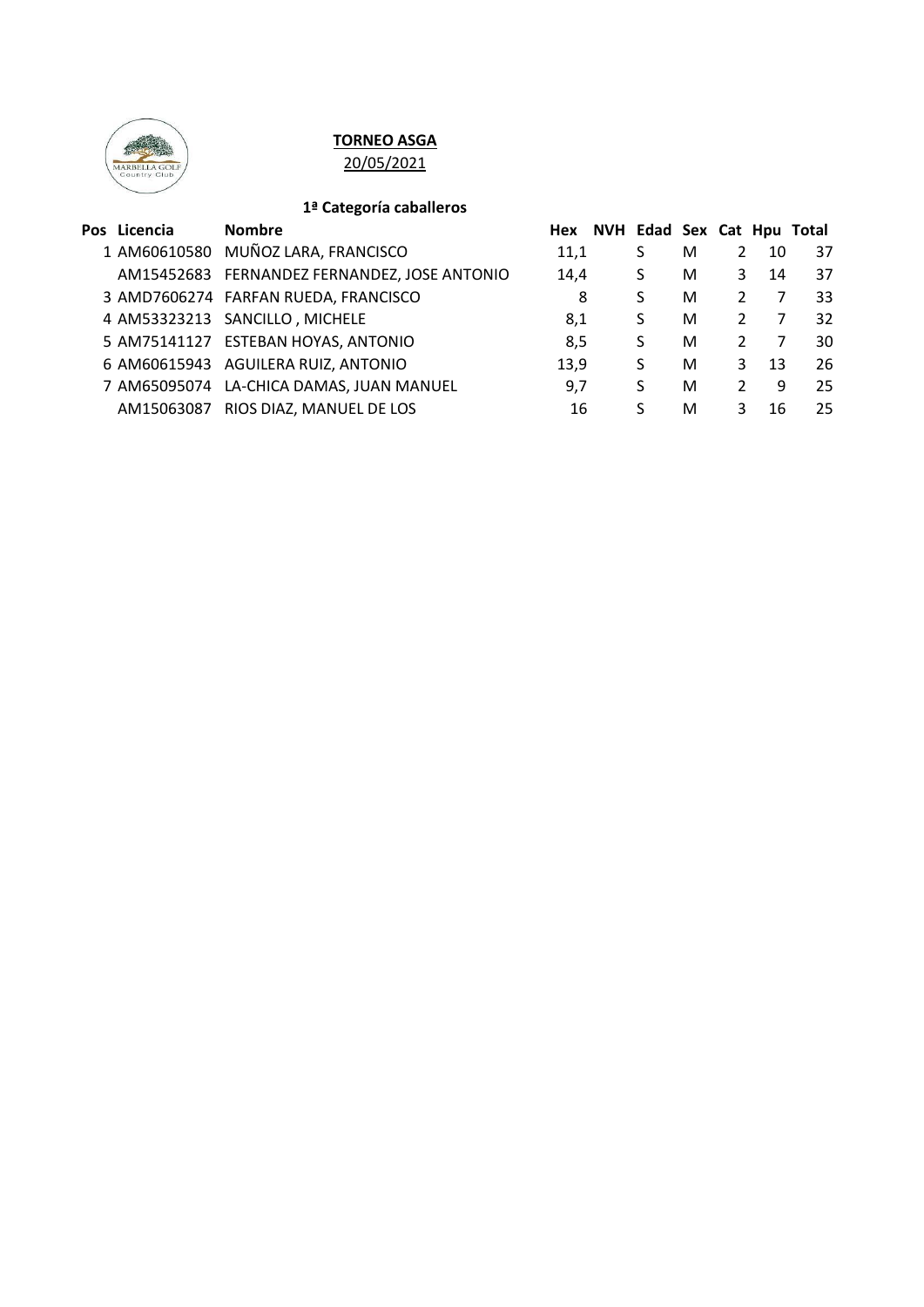

# **TORNEO ASGA 20/05/2021**

## 2ª CATEGORIA CABALLEROS

| Pos Licencia | <b>Nombre</b>                                | Hex  | NVH Edad Sex Cat Hpu Total 1ª |   |    |    |       |
|--------------|----------------------------------------------|------|-------------------------------|---|----|----|-------|
|              | 1 AM58357985 BERZOSA MARTINEZ, JOSE RAMON    | 18,6 | S                             | м | 4  | 19 | 37 37 |
|              | 2 AME2345980 CUEVAS GALVAN, FRANCISCO JAVIER | 24,5 | S                             | м | 4  | 25 | 35 35 |
|              | 3 AM01136700 GIMILIO AMATE, LUIS JOSE        | 19,3 | S                             | м | 4  | 19 | 34 34 |
|              | 4 AM15762105 GALLEGO DIAZ, EMILIO            | 21,5 | S                             | м | 4  | 22 | 31 31 |
|              | 5 AME2171336 JIMENEZ GATON, ANGEL JAVIER     | 27,6 | S                             | М | 5. | 27 | 30 30 |
|              | 6 AM60191222 NATERAS PEREZ, FRANCISCO JOSE   | 18,3 | S                             | м | 3  | 18 | 29 29 |
|              | AM83615732 SALCEDO AGUILAR, JOSE ANTONIO     | 21,7 | S                             | м | 4  | 22 | 29 29 |
|              | AM91695911 ROMERO PEREZ, ANTONIO             | 26,5 | S                             | м | 5  | 27 | 29 29 |
|              | 9 AME2699686 MURIEL BENITEZ, FRANCISCO LUIS  | 26,6 | S                             | M | 5. | 27 | 28 28 |
|              | 10 AM15102618 TORRE PRADOS, ISIDORO DE LA    | 23,7 | S                             | м | 4  | 24 | 26 26 |
|              | AM60640718 ALCALA CONTRERAS, ANTONIO         | 30,9 | S                             | м | 5. | 27 | 26 26 |
|              | 12 AME2158898 HIDALGO NUÑEZ, RODRIGO         | 22,8 | S                             | м | 4  | 23 | 24 24 |
|              | 13 AM60791171 LÓPEZ JURADO, FRANCISCO        | 28,9 | S                             | M | 5  | 27 | 20 20 |
|              | 14 AM04609887 GARCIA GONZALEZ, MANUEL JORGE  | 35,4 | S                             | М | 5  | 27 | 18 18 |
|              |                                              |      |                               |   |    |    |       |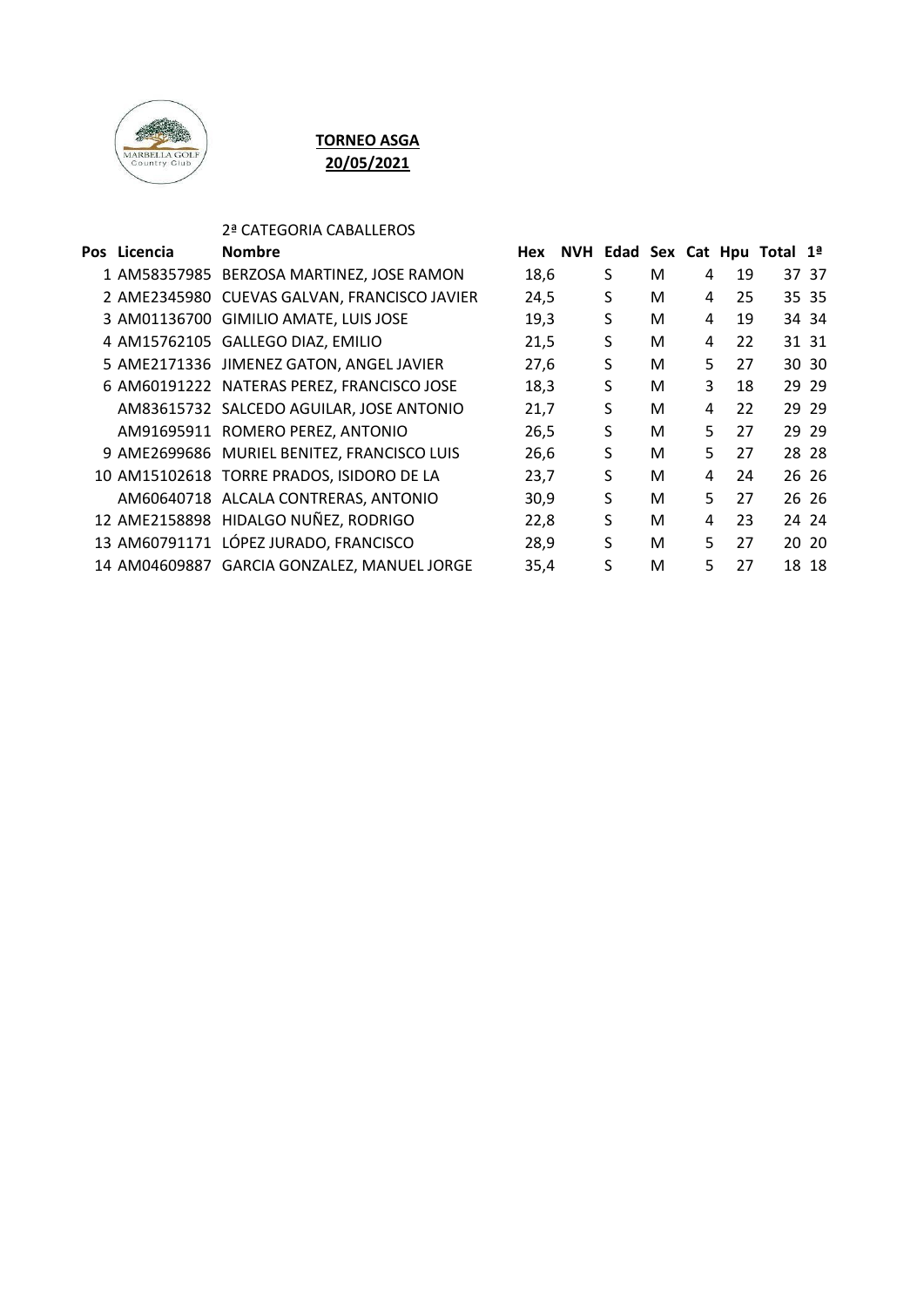

# **TORNEO ASGA**

**20/05/2021**

#### **CATEGORIA MASTERSENIORS**

| Pos Licencia             | <b>Nombre</b>                                   | Hex  | NVH Edad Sex Cat Hpu Total |   |   |    |    |
|--------------------------|-------------------------------------------------|------|----------------------------|---|---|----|----|
|                          | 1 AM15453153 ÚBEDA DELGADO, LUIS                | 25,6 | S                          | M | 4 | 26 | 38 |
| 2 AME2197941             | GONZALEZ FERNANDEZ, JUAN RAFAEL                 | 26,5 | S                          | M | 5 | 27 | 34 |
| 3 AME2901761 GÓMEZ, JOSÉ |                                                 | 19,9 | S                          | M | 4 | 20 | 33 |
|                          | AME2949708 FRENSEL, WULF                        | 22,4 | S                          | M | 4 | 23 | 33 |
|                          | 5 AME2357008 DOMINGUEZ GUZMAN, JUAN             | 25,1 | S                          | M | 4 | 26 | 31 |
|                          | 6 AMD7902873 BERNARD, DENISE                    | 12,5 | S                          | M | 3 | 12 | 28 |
|                          | AMB5789540 DALLEY, BRENDAN                      | 26.7 | S                          | M | 5 | 27 | 28 |
|                          | 8 AM58899535 MONJE AGUADO, JESUS                | 30,7 | S                          | M | 5 | 32 | 27 |
|                          | 9 AM58949737 UCAR JANICES, JOSE JOAQUIN         | 35,7 | S                          | M | 5 | 37 | 26 |
| 10 AM83617834            | STANIK, ZSOLT                                   | 27.7 | S                          | M | 5 | 28 | 25 |
|                          | 11 AM58899529 EZQUERRA SERRANO, FRANCISCO TOMAS | 30,1 | S                          | M | 5 | 31 | 24 |
|                          | 12 AM04946322 MENDIGUREN NUÑEZ, IGNACIO         | 26,5 | S                          | M | 5 | 27 | 12 |
|                          |                                                 |      |                            |   |   |    |    |